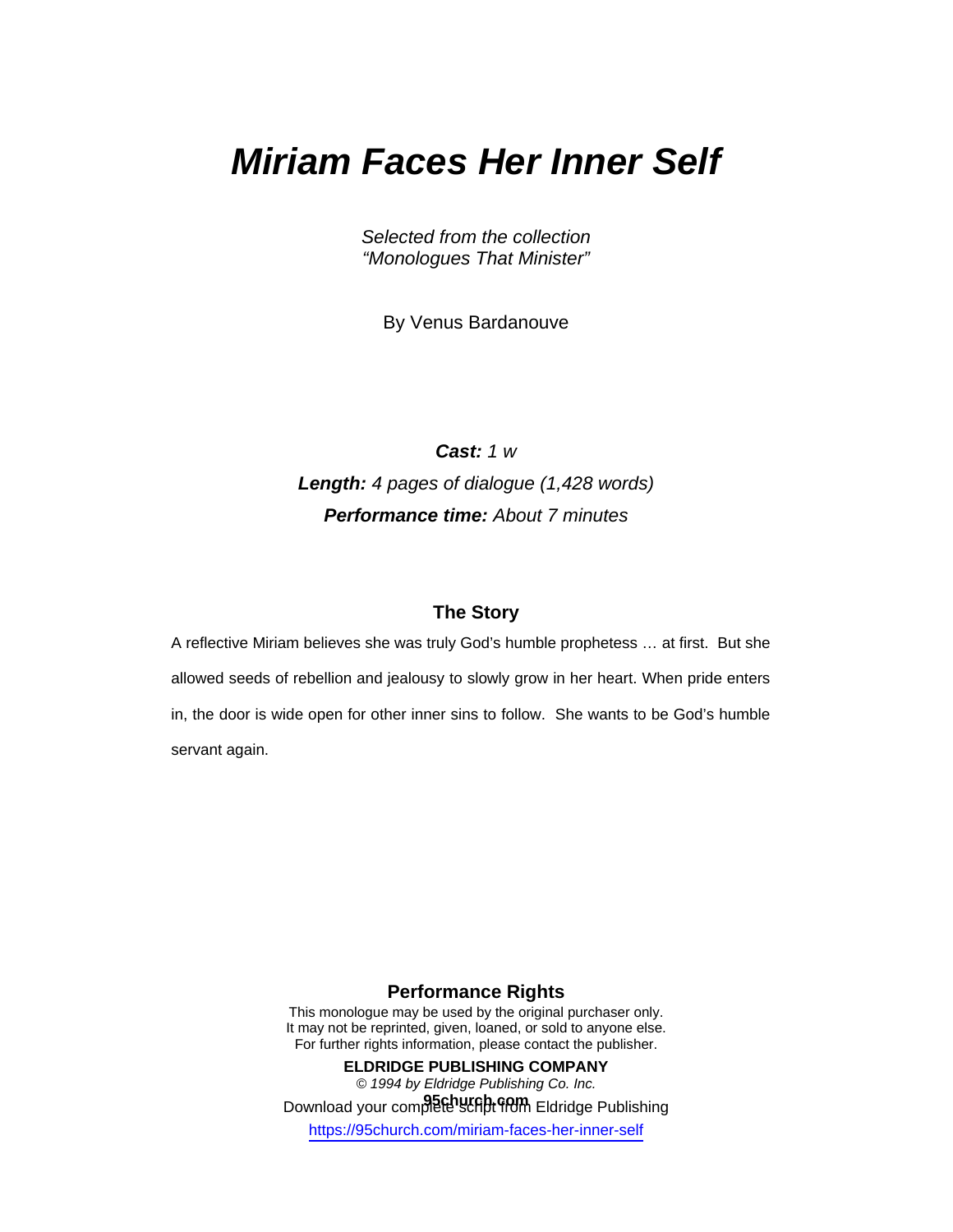### **MIRIAM FACES HER INNER SELF**

*(To help us look within ourselves and admit our weaknesses. Based on Numbers 12:1-15; Exodus 2:1-10, 15:19-21.)* 

**Character:** Miriam, sister of Moses and Aaron, an older woman. **Setting:** Outside camp of the Israelites; box covered with cloth to represent a rock. **Costuming:** Simple robe tied with sash. **Stage Directions:** Miriam, contrite and humbled, is unkempt with her hair uncombed.

#### **MONOLOGUE**

*(AT RISE: MIRIAM enters, wringing her hands and pacing.)*

Oh, God, Jehovah God, I am sorry for my sinful behavior. How could I have let myself get to the place where jealousy and envy and pride would make me act as I did - and to my dear brother, Moses! How could I have ever allowed such ungodly feelings to creep into my life?

*(Sits on rock.)* While I've been outside the camp for these seven days, I've been going over my life and trying to understand what happened to me. I never want to be full of such sinful feelings again. *(Looks up.)* And, God, with your help, I never will. *(Aside.)* Maybe it's a good thing this terrible incident happened to make me face my inner sins which were destroying my spiritual life and my relationship with God - as well as with Moses.

I love Moses. I always have loved him. It was one of the greatest joys of my life to know that God had used me when I was a little girl to save my baby brother. When I remember that time, I can still feel some of the terror I felt as I was watching baby Moses floating in his little basket on the river, and saw the Pharaoh's daughter and her ladies find him. I almost cried out in fear, until, in amazement, I heard her declare she was going to keep him as her own son.

God, it was surely you who gave me the boldness to go up to that princess and ask her if she wanted me to find a nurse for her baby. I was just a little slave girl, and I needed you to plant the idea in my mind to run for my mother, who Pharaoh's daughter commanded to care for Moses. I knew it was you who saved him, and I always loved you humbly from that time.